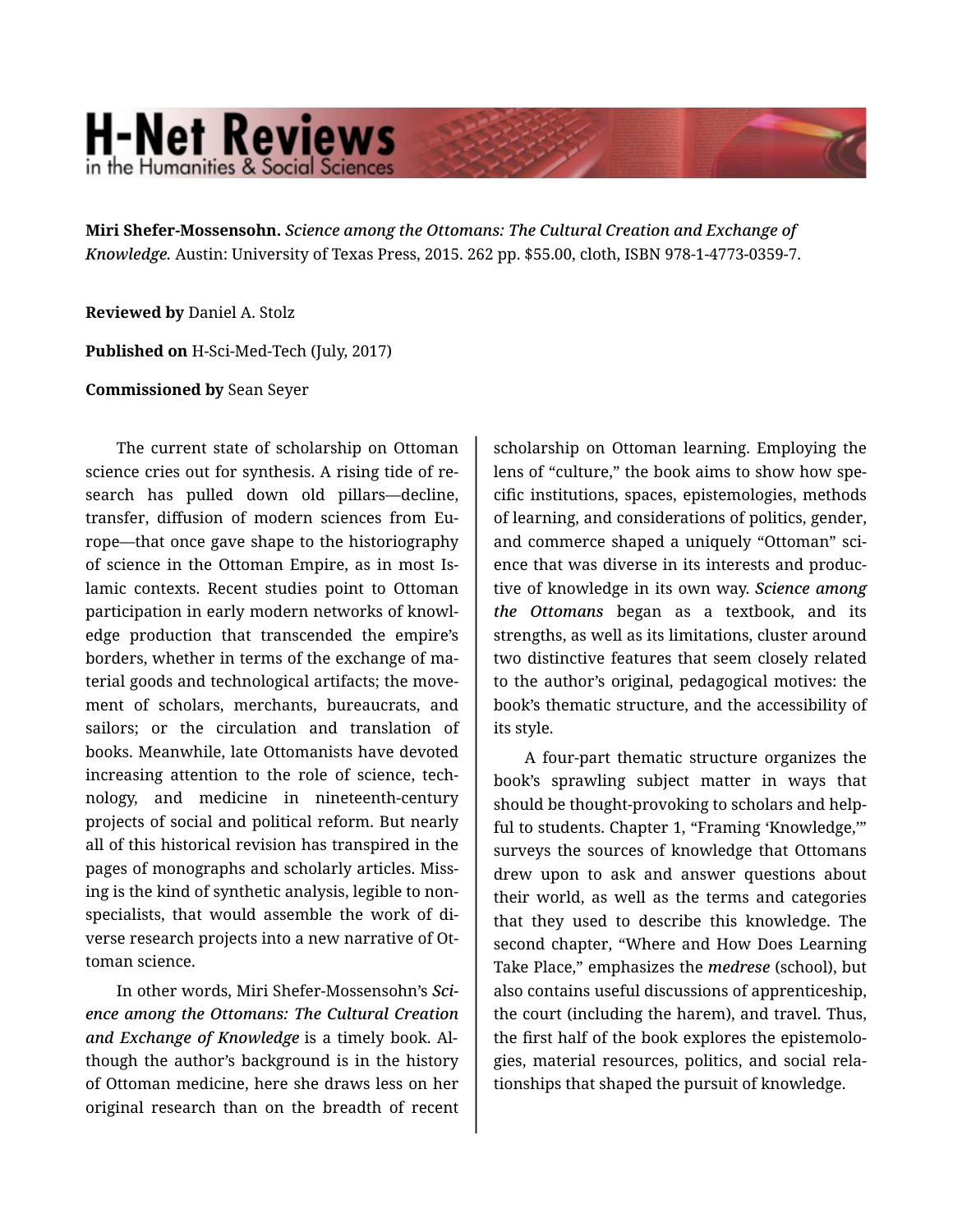The second half of the book turns to topics that suggest the dynamism of Ottoman science. Chapter 3 is titled "The Transfer of Knowledge to, from, and within the Ottoman Empire," and the awkwardness of this heading reflects the author's desire to escape the conventional meaning of "transfer," with its connotations of knowledge produced in one location, transmitted in whole to another, and used without adaptation. Instead, Shefer-Mossensohn seeks to highlight processes of "sifting and selection, translation, citations, copy‐ ing, and circulation of people, ideas, and instru‐ ments" (p. 87). (It is fair to wonder why "transfer" should be retained at all.) A final chapter, on "State in Science," explains the imbrication of sci‐ ence with elite patronage, pious endowments (*evkaf*), and, in the nineteenth century, new politi‐ cal demands and institutions.

This thematic structure has the analytical benefit of situating Ottoman knowledge in its so‐ cial contexts, and of highlighting the connections among different areas of study. It also has peda‐ gogical advantages. Instructors in history of sci‐ ence and medicine courses, for example, may be able to assign sections from *Science among the Ot‐ tomans* without having to provide much addition‐ al reading on Ottoman society, since the book of‐ fers a reasonably detailed introduction to the lan‐ guages, institutions, and social networks that con‐ nected Ottoman scholars, bureaucrats, and rulers. Moreover, because the book's themes echo ap‐ proaches that have long been prevalent among historians of science—attending to language, space, circulation, and translation—any of the book's chapters could easily be read alongside studies of science in a variety of early modern contexts, from England to China.

In addition to these strengths, the thematic structure of *Science among the Ottomans* contains a few notable weaknesses. Foremost among the latter is the absence of a clear and consistent nar‐ rative of change over time. To be sure, each chap‐ ter remarks on the relationship between Ottoman

endeavors and pre-Ottoman precedents, as well as new trends in the late Ottoman era. These dis‐ cussions are uneven in their depth of analysis, however. For example, the chapter "State in Sci‐ ence" attends to late Ottoman investment in tech‐ nologies of communication and transportation, but the scientific materialism that inspired the Young Turks goes unmentioned. And the burden is on readers to piece together disparate sections, scattered in different places across several chap‐ ters, to develop a sense of how science, technolo‐ gy, and medicine came to have new meanings and assume new roles in the eighteenth and nine‐ teenth centuries. (The incorporation of centers of Arabic learning after 1517 is another diachronic distinction that readers could miss too easily.) The danger is that students, among other readers, may fall back on a sense of all things "Ottoman" as be‐ longing to a vaguely defined, unchanging period of premodern time—which is surely not the au‐ thor's intention.

The book's thematization also does not ad‐ vance a strong argument that would situate Ot‐ toman history with respect to other histories of science in global or "non-Western" context. While Shefer-Mossensohn offers the concept of "gener‐ ics" as a way of understanding Ottoman ingenuity, the book does little to elaborate on the utility of the term. In medicine, as Jeremy Greene has re‐ cently shown, the making of generics raises signif‐ icant questions about the production of equiva‐ lence. An engagement with such extant literature on generics, coupled with a sustained elaboration of the term throughout the book, might indeed have yielded fresh ways of thinking about the Ot‐ tomans' place within networks of material circulation and technical know-how. As the book stands, however, its most persuasive argument is "that Ottoman society and culture were a fertile ground for diverse scientific activity" (p. viii). This is a point worth making, especially in survey courses, but it does little to position Ottoman his‐ tory within current conversations about science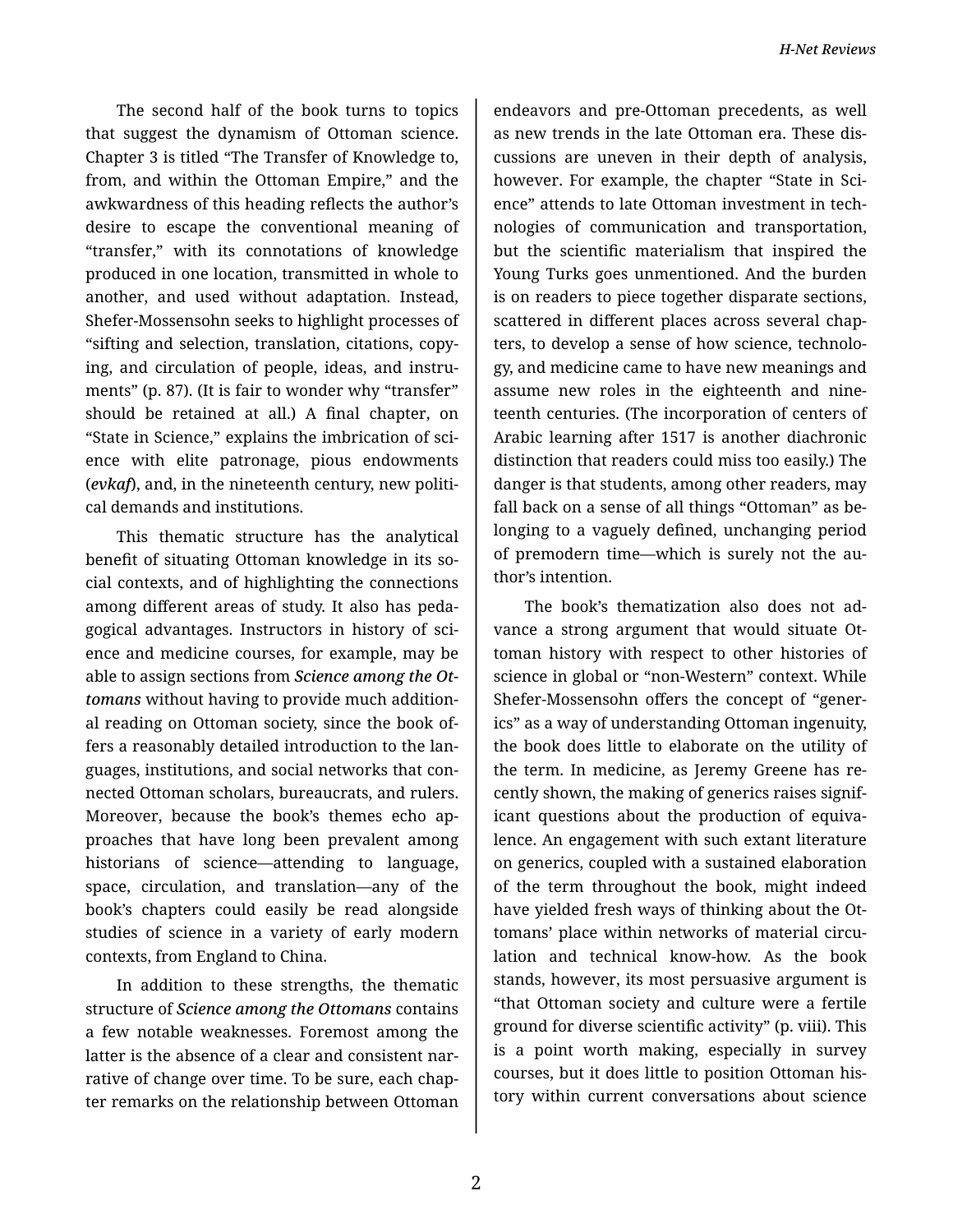and empire, early modernity, or the origins of globalization.

The other distinctive feature of *Science among the Ottomans,* also perhaps originating in the work's pedigree as a textbook, is the clarity of the author's prose. Shefer-Mossensohn consistent‐ ly avoids the emphasis on technical development that long characterized the literature on science in Islamic contexts, limiting its readership to spe‐ cialists. The book gains readability, too, from a re‐ freshingly broad construal of "science": some of the most intriguing sections deal with subjects like gardening, even as traditional heavyweights like astronomy and medicine receive their due. The book will doubtless leave readers with a sense of Ottomans as having been actively en‐ gaged in a variety of ways of making and using knowledge.

At times, however, the lack of technical detail may leave readers with little sense of how Ot‐ tomans thought the world worked, and hence, un‐ able to appreciate the significance of the argu‐ ments that Shefer-Mossensohn recapitulates. As a case in point, the section on Ottoman interest in Paracelsus notes that iatrochemistry differed from humoral medicine—but what the humoral understanding entailed, as a way of situating the body within a larger cosmography, authorizing specific habits and interventions, is not explained. To give a narrower, but equally illustrative, exam‐ ple: Shefer-Mossensohn writes that the "doublefaced" nature of Hamidian clock towers, which showed both *alafranga* and *alaturka* time, dis‐ played the state's "attempt to calibrate interaction with the outer world while holding on to indigenous traditions" (p. 149). This is an elegant synop‐ sis of recent work on Ottoman temporality, but without an explanation of how *alaturka* time dif‐ fered from *alafranga*, it seems declarative rather than persuasive. The problem is not that the book lacks detail. Biographical sketches and intriguing anecdotes abound. The level of detail fluctuates,

however, in a way that is not always calibrated to support the book's key arguments.

*Science among the Ottomans* opens an impor‐ tant conversation. The book's thematic structure seems likely to make it a productive interlocutor for future efforts at synthesis in the field. Students will benefit from the book's accessible summary of a range of recent scholarship, while scholars from other fields (including those preparing lec‐ tures) will be grateful for the book's extensive footnotes and strong bibliography, which serve as an effective guide to more-specialized studies.